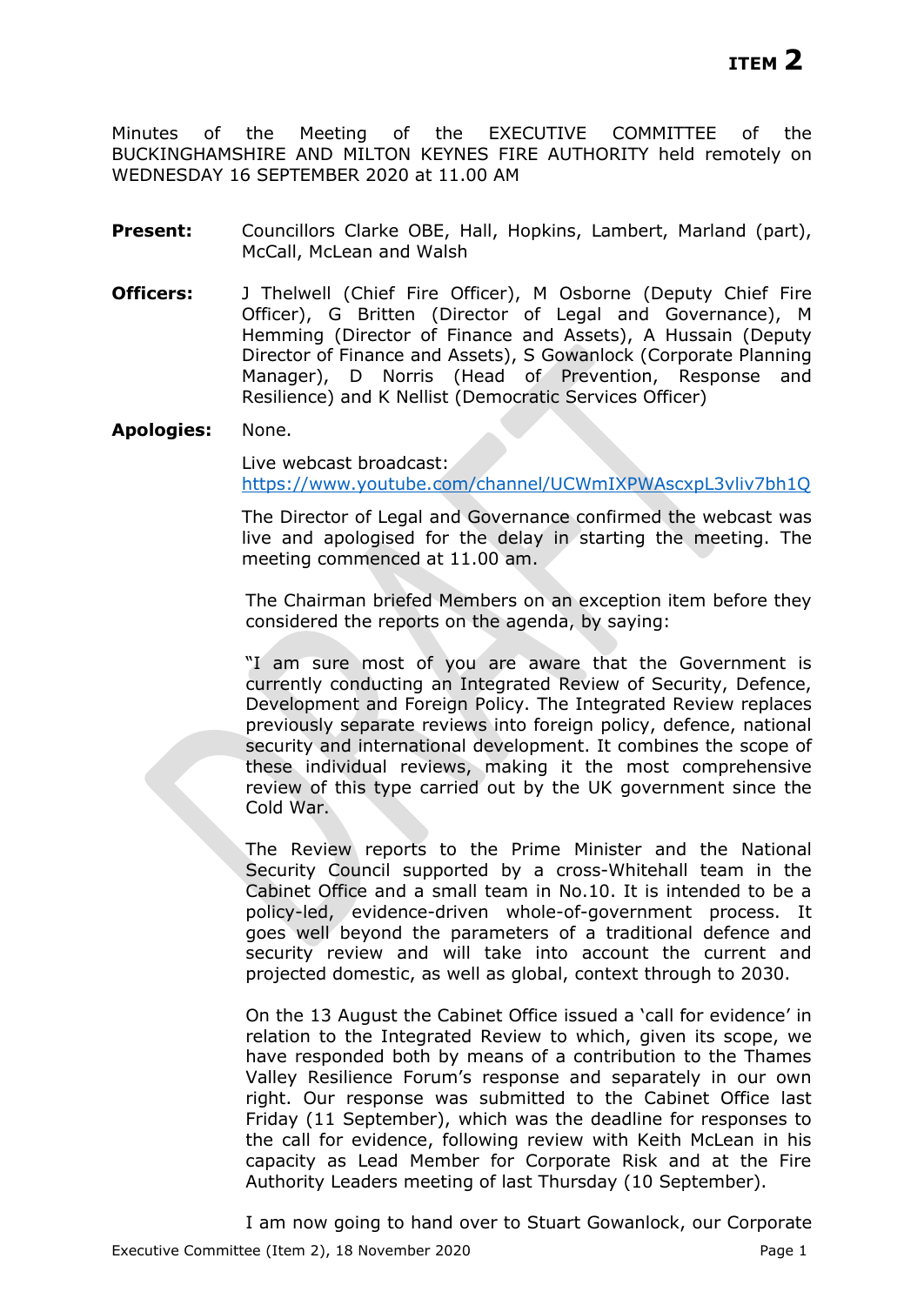Planning Manager, who led on compiling our response, who will give you a little more on the background to, and nature of our response."

(Councillor Marland joined the meeting)

The Corporate Planning Manager advised Members that the Chairman had comprehensively covered the background to the review, but the Call for Evidence was a bit unusual both in terms of its timing, launched in mid-August when, even with the constraints of Covid, many people were on leave and also the time given to respond, only four weeks for something of national strategic importance.

The haste was largely down to the fact that work on the broad scope of the Review had paused due to the need to divert government resources to focus on the response to Covid-19 and, also, the need to closely align it with the impending spending review hence the compressed timeframe.

In terms of shaping the Authority's response, some guidance had been received from the Ministry of Housing, Communities and Local Government (MHCLG), via the Thames Valley Local Resilience Forum (TVLRF), in particular they:

- Encouraged us to 'think big' and not to feel constrained in the evidence that we provide; and, also,
- To include examples of issues even if we don't have a solution.

The Authority's response endeavoured to rise to that challenge, but also offer input that is credible coming from a fire and rescue service and Category 1 responder in terms of the potential range of civil contingencies that we might be expected to address.

The Call for Evidence invited respondents to answer a set of 8 questions. However, Members would see the Authority had responded to all of the questions apart from one which was very much for those with military and defence expertise. The Authority had sought to underpin its responses with evidence from reputable open sources.

As yet the Authority doesn't have an indication of when the outcomes of the review would be published, but this may well be aligned with the Comprehensive Spending Review timetable. Once the outcomes were received, they would be reviewed and Members would be updated with any implications for fire and rescue services generally that may arise out of the Review.

Following the meeting, the Democratic Services Officer would be circulating the Call for Evidence together with the full text of the Authority's response to all Members.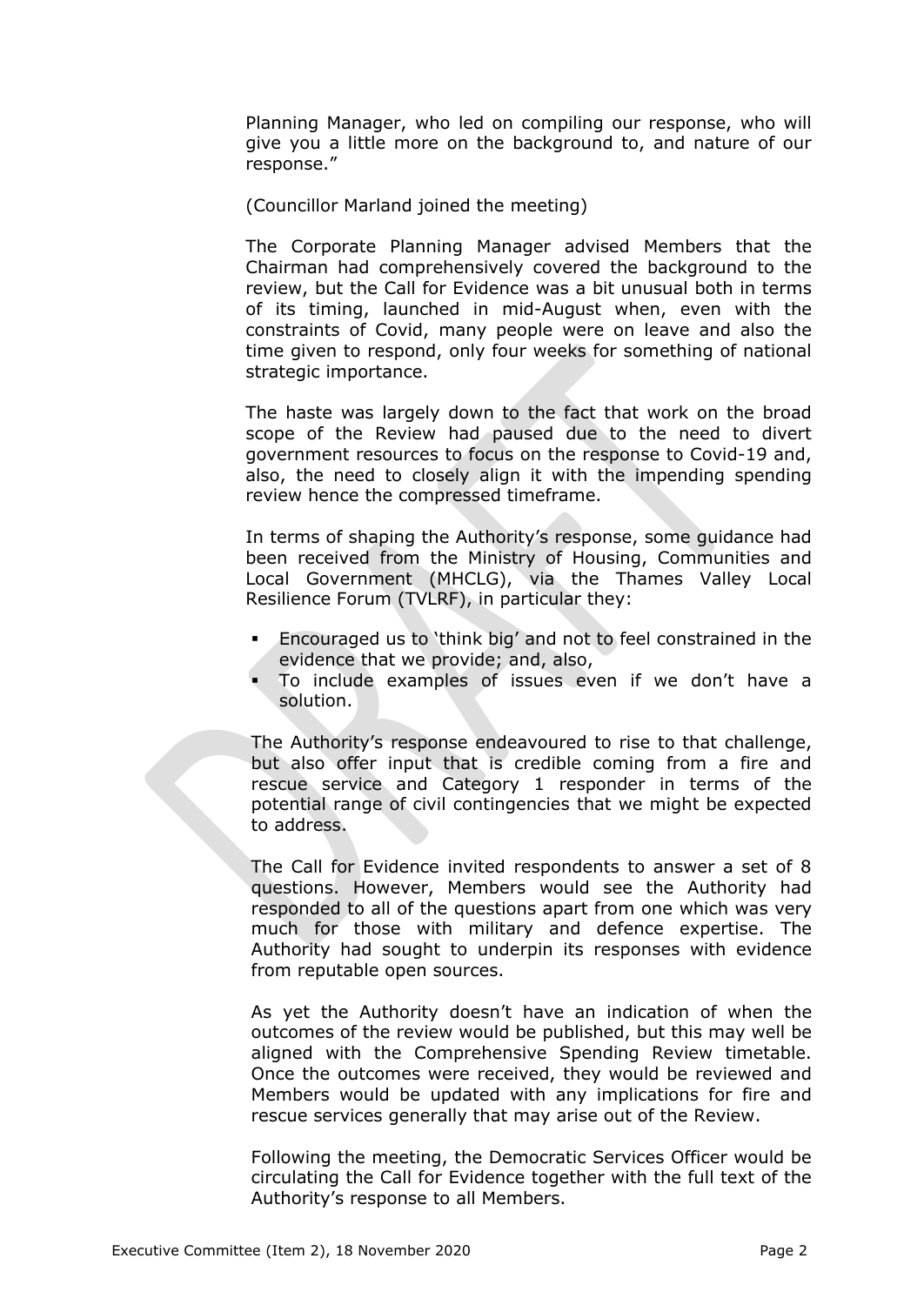# **EX11 MINUTES**

#### RESOLVED –

That the Minutes of the meeting of the Executive Committee held on Wednesday 15 July 2020, be approved and signed by the Chairman as a correct record.

# **EX12 BUDGET MONITORING REPORT APRIL – JULY 2020**

The Deputy Director of Finance and Assets advised Members that this report presented the provisional revenue and capital outturn position and debt management performance to 31 July 2020. Table 1 showed the budget and actual expenditure for each Directorate. The budget of £31,339m compared to the forecast outturn of £30.816m gave a forecast underspend of £0.524m. Furthermore, the level of funding was showing a favourable variance of £0.836m which had resulted in a net overall underspend of £1.359m.

The Deputy Director of Finance and Assets advised Members that the Authority's fuel supplier had provided free fuel for emergency services vehicles between April and June, which had resulted in additional underspend in fuel costs.

The Deputy Director of Finance and assets advised Members that there was also a new table in the report of what the Authority had spent against Covid-19. The Authority had received approximately £91k last financial year, and £606k this financial year in relation to the Covid pandemic. This was additional funding to cover costs that the service may incur. To date, the Authority had incurred costs of around £375k for the year, which had resulted in an underspend of £236k against a budget the Authority had received in 2020/21.

Due to Covid-19, there was a delay in the delivery of four appliances relating to 2019/20, two appliances were to be delivered in January 2021 and two appliances were due to be delivered at the earliest in May 2021. Therefore, a slippage of £200k had been forecast for the final appliance payments in 2021/22. Red fleet appliances were forecasting an underspend of £100k due to collaborating and joint tendering with the neighbouring fire services, resulting in the cost of the appliances being lower than budgeted.

A Member asked if a letter could be sent to BP offering the Authority's appreciation and thanks for the free fuel. It was agreed that a letter would be sent to BP signed by the three group leaders.

A Member asked if the government could ask for the Covid-19 grant money to be repaid and was advised that the Covid funding was unringfenced and therefore unlikely to be clawed back. However, the expectation by Treasury might be for the Authority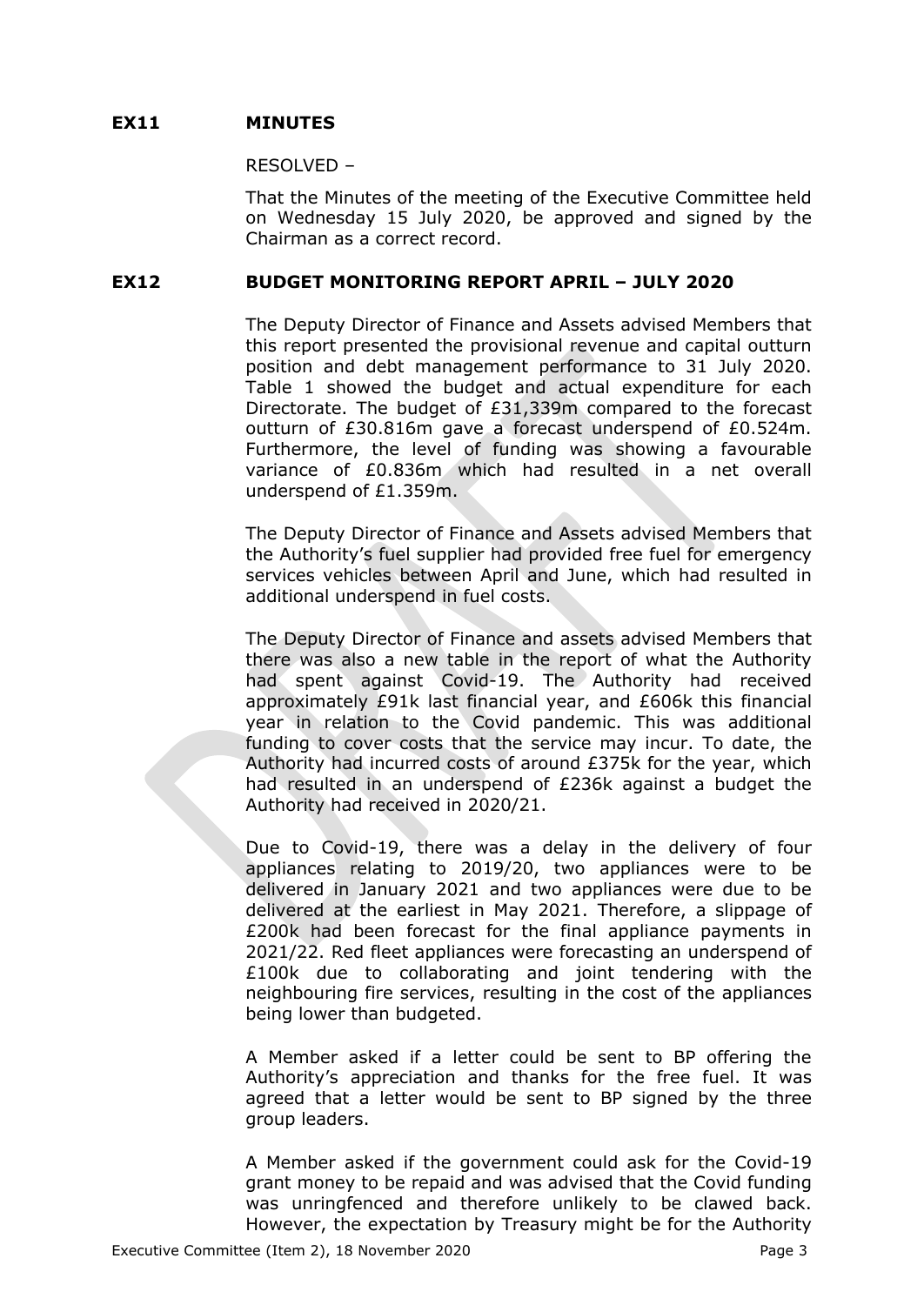to utilise the residual balance with any shortfall in funding next financial year.

A Member asked for clarification regarding the pensions consultation and was advised that this referred to the government's response to the McCloud/Sargeant remedy which was in relation to the age discrimination. The government was charged with making a remedy to the situation as it was found to have unlawfully discriminated as a result of tapering people into the new scheme based on age. In July, the government published a consultation setting out how they proposed to remedy the situation. That had allowed the Government Actuary Department (GAD) to resume their cost review which had been paused, to undertake a full valuation of the scheme based on this new information and how it would be transferred into a legacy scheme. This would set the future employer contribution rates for the service.

A Member asked due to the Covid pandemic and income steams being affected (unemployment, businesses closing etc.), how would this impact on the Authority with regard to council tax and business rates collections from Milton Keynes Council and Buckinghamshire Council and was advised that in year the Authority would still receive the money it should have received, but the following year, if there was a deficit (or surplus), less (or more) money would be received.

A Member asked a question regarding the People and Organisational Development directorate and part of the underspend being due to a member of staff being on maternity leave and their role being shared between the existing team, were those picking up the additional duties getting paid extra during that period and was advised that the role had been slightly repurposed, so would not be costing anymore.

RESOLVED –

- 1. That the latest projected outturn forecast for the Authority as at 31 July 2020 be noted.
- 2. That £500k is transferred into the Revenue Contribution to Capital Reserve.
- 3. That £230k is transferred into the COVID-19 reserve.

### **EX13 EXCLUSION OF PRESS AND PUBLIC**

RESOLVED –

It was moved and resolved that the Press and Public be excluded from the meeting by virtue of Paragraph 1 of Part 1 of Schedule 12A of the Local Government Act 1972, as the minutes and appendices contain information relating to any individual; and Paragraph 3 of Part 1 of Schedule 12a of the Local Government Act 1972 as the minutes and appendices contain information